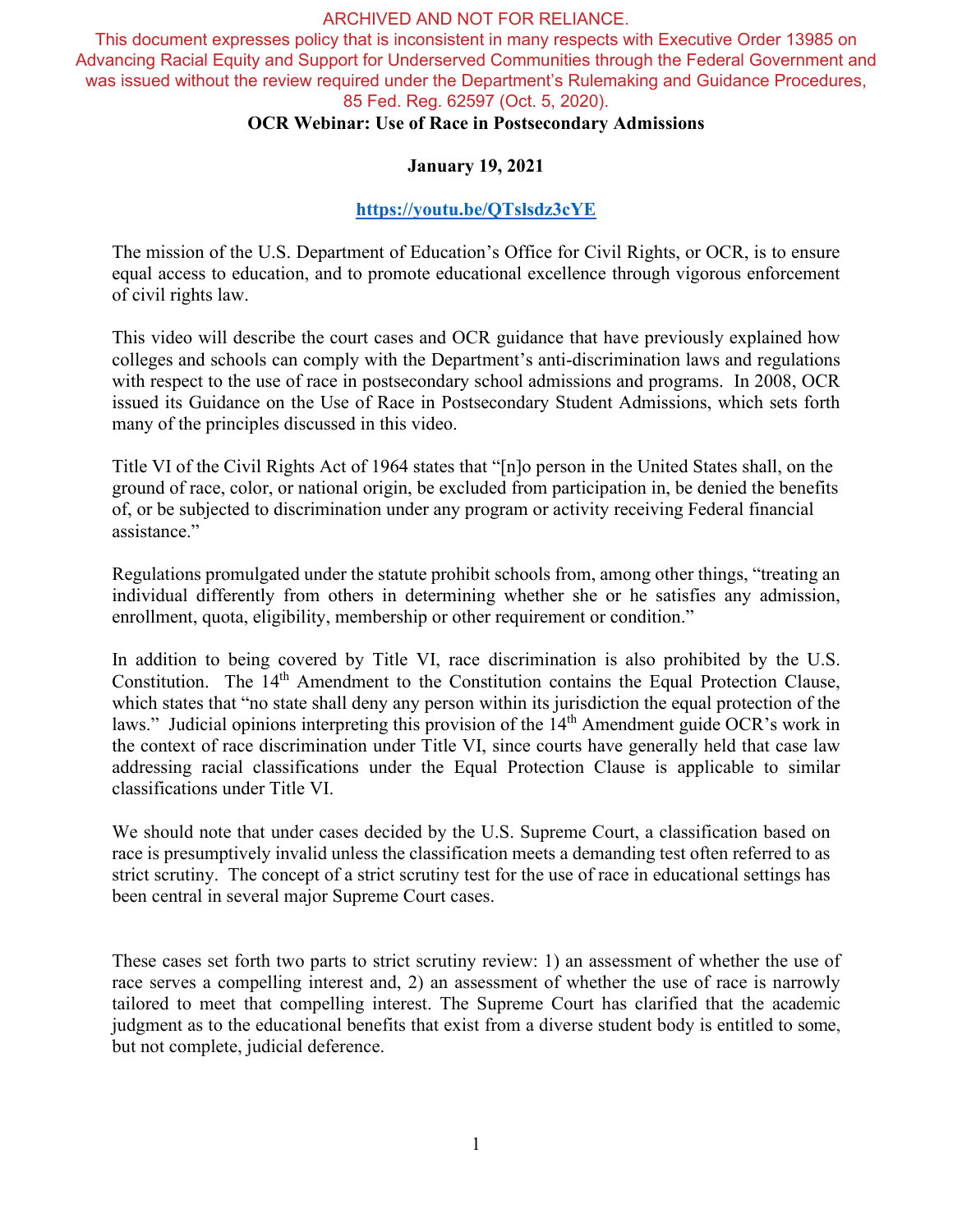This document expresses policy that is inconsistent in many respects with Executive Order 13985 on Advancing Racial Equity and Support for Underserved Communities through the Federal Government and was issued without the review required under the Department's Rulemaking and Guidance Procedures, 85 Fed. Reg. 62597 (Oct. 5, 2020).

In order for a use of race to be narrowly tailored, in the context of postsecondary admissions, the Court has said there must be a serious, good faith review of workable race-neutral alternatives to achieve the sought-after student body diversity; there must also be a flexible and individualized review of applicants; the use of race must not unduly burden applicants of any racial group; and the consideration of race must be subject to periodic review. In this regard, it is incumbent upon the institution to show that the approach utilized in promoting diversity is narrowly tailored to meet the compelling interest.

In other words, some conduct that treats individuals differently on the basis of race may still be legal under Title VI, but only in the narrowest of contexts, and after the conditions set out by the Supreme Court have been met.

Now let's discuss the two important assessments that have to be made as part of evaluating whether a classification based on the race is valid under the strict scrutiny test.

For the first assessment, the Supreme Court has held that a school may treat having a diverse student body as a compelling interest. While diversity can be defined in numerous ways, some schools have opted to include race as part of their diversity metrics, for instance, in selecting applicants or offering financial aid. Courts have given some, although not complete, deference when they assert that they have a compelling interest in this form of diversity. For instance, schools are permitted to consider race as one element of diversity, but are not permitted under Title VI to maintain diversity programs that are solely focused on racial diversity, but no other forms of diversity.

But that leaves the second assessment, which still has to be met as well. The U.S. Supreme Court has held that in order for a school's use of race to be narrowly tailored to its interest in a diverse student body, there must be a serious, good faith review of alternatives that are neutral with respect to race, and which may be workable. If a school can use race-neutral alternatives to achieve their sought-after student body diversity, then using race as an explicit factor in admissions or financial aid is impermissible.

Even if race-neutral alternatives don't work, courts have held that schools still lack the authority to establish quotas or set-asides for applicants who are members of a specific race or set of races. Instead, schools must give individualized review to all applicants for admission or financial aid. Moreover, the use of race must not unduly burden applicants of any other racial group; and the classification based on race must always be subject to periodic review to determine whether it is still necessary to achieve diversity. In this regard, court cases establish that it is incumbent upon the institution to show that the approach utilized in promoting diversity is narrowly tailored to meet the compelling interest.

Consistent with judicial opinions in this area, OCR guidance has stated that it will use certain factors to determine whether both assessments referred to above have been met, such that racial classifications satisfy the strict scrutiny test. For instance, when it receives a complaint alleging a Title VI violation that involves a school using race as a factor in its decision-making, OCR has stated in its guidance that it will apply the following principles drawn from judicial opinions when determining whether a school's conduct violates Title VI: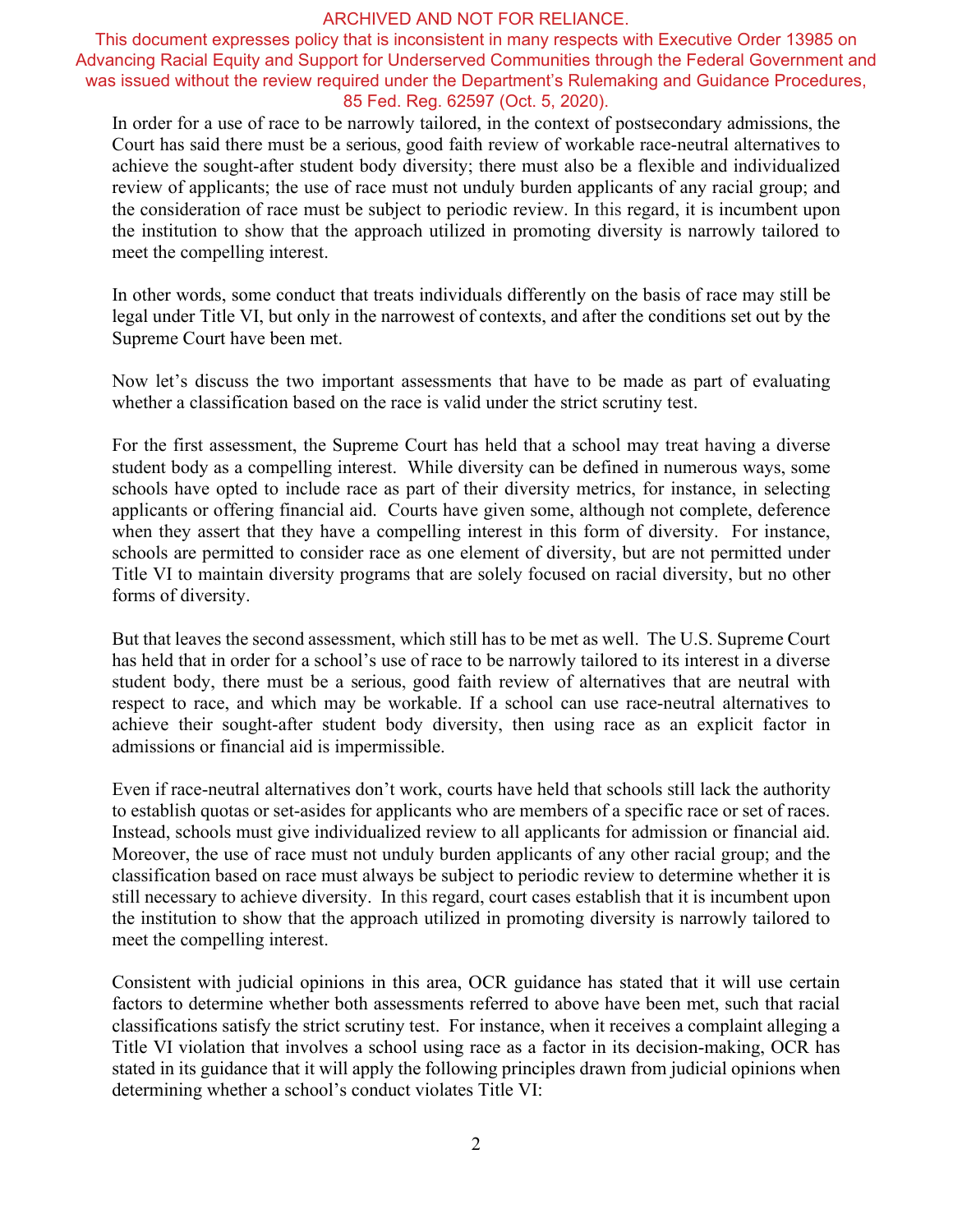This document expresses policy that is inconsistent in many respects with Executive Order 13985 on Advancing Racial Equity and Support for Underserved Communities through the Federal Government and was issued without the review required under the Department's Rulemaking and Guidance Procedures, 85 Fed. Reg. 62597 (Oct. 5, 2020).

- The use of race must be essential to an institution's mission and stated goals;
- The diversity sought by the postsecondary institution must be broader than mere racial diversity;
- Quotas and set asides based on race are always impermissible;
- Schools must provide individualized consideration to applicants, and there must be no undue burden on applicants of other races;
- Before using race, there must be serious good faith consideration of workable raceneutral alternatives; and
- Periodic reviews are necessary, and the use of race must have a logical end point.

Now let's turn to some of the complaints that OCR has received. We will discuss three complaints that challenged race-conscious programs, which OCR resolved in a way that illustrates the conditions on the use of race under Title VI.

The first complaint involved two Kentucky Department of Education scholarship programs. These programs were administered in a way that restricted the awards to members of certain racial groups. OCR found that the rationale offered – which was increasing the number of minority teachers, the need for minority role models, and remedying past segregation – were insufficient to satisfy the compelling interest prong under Title VI, because the diversity sought was not broader than mere racial diversity. The school's rationale, therefore, was not a compelling interest that justified the use of race by an educational institution. The Kentucky Department of Education voluntarily agreed to discontinue the program in order to comply with Title VI.

The second complaint also involved the use of race in awarding scholarships. Washington University in St. Louis operated a racially exclusive scholarship program, which was open only to African American students. After the complaint was filed with OCR, the University voluntarily agreed to end the program. In the resolution with OCR, the University agreed to develop a plan and a proposed timeline for ensuring that the program and all race-restricted financial aid programs administered by the University, or administered on behalf of the University, would be revised to ensure that students were eligible to compete for such programs without regard to race, color, or national origin.

In the third complaint, OCR found that even though Texas Tech University Health Sciences Center had a compelling interest in a diverse student body, it had failed the "narrowly tailored" requirement of the strict scrutiny test. Although the school had considered race as only one factor in its individual consideration of applicants, it had not documented when and how it used race as a factor, or the necessity for the continued use of such preferences, or whether workable raceneutral alternatives would be as effective in achieving similar levels of diversity.

OCR's investigation into the use of race at Texas Tech University Health Sciences Center illustrates the need for a school to narrowly tailor the use of race as a factor, including determining whether the school can reach its interest in diversity through non-racial classifications and documenting its efforts.

In its resolution agreement with OCR, Texas Tech University Health Sciences Center stated that